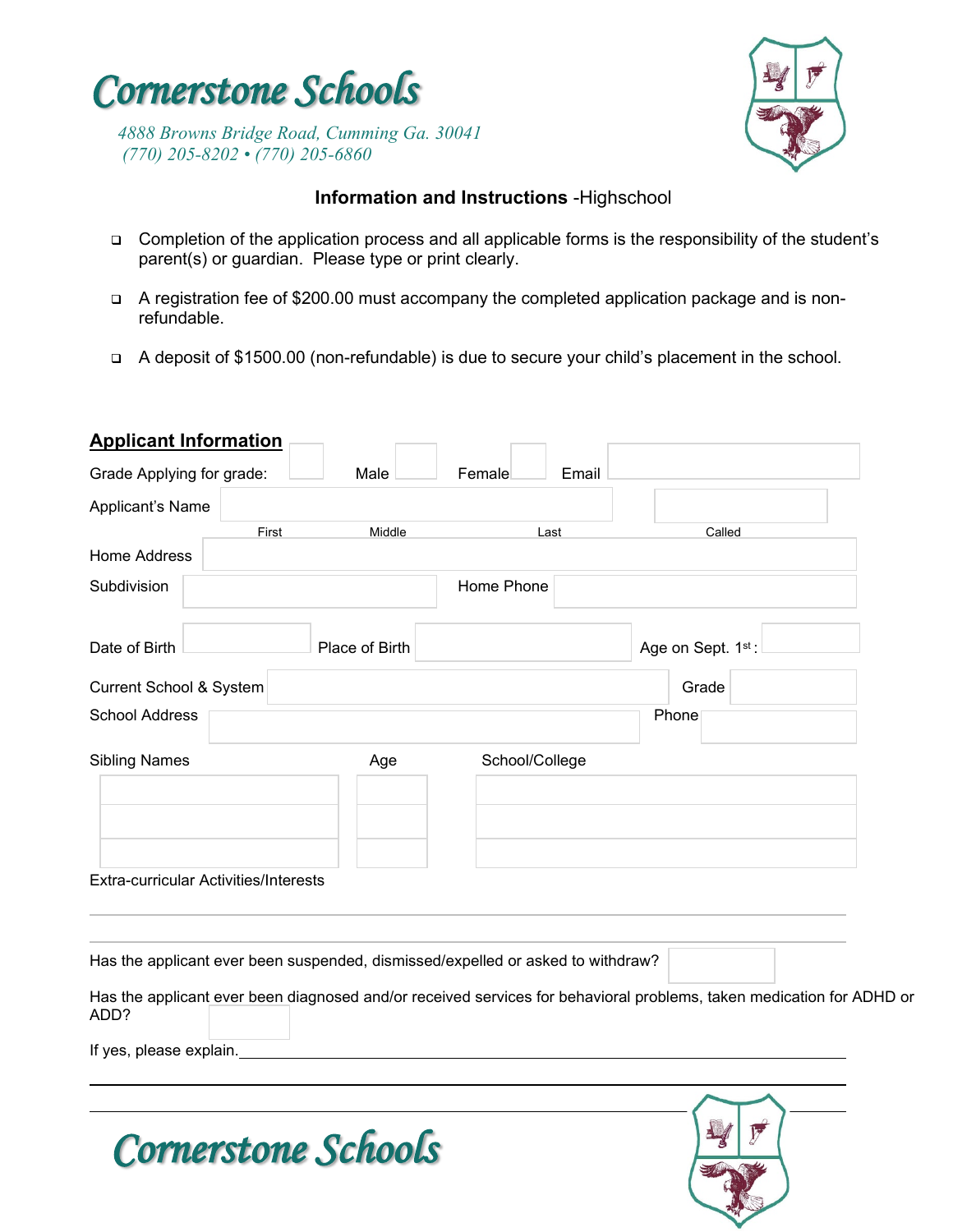*4888 Browns Bridge Road, Cumming Ga. 30041 (770) 205-8202 • (770) 205-6860*

# **Family Information**

| Applicant's Name                                        |      |            |  |  |  |  |  |  |
|---------------------------------------------------------|------|------------|--|--|--|--|--|--|
| Home Phone<br>Mother's/Guardian's Name                  |      |            |  |  |  |  |  |  |
| Home Address                                            |      |            |  |  |  |  |  |  |
| Occupation<br>Employer                                  |      |            |  |  |  |  |  |  |
| <b>Business Address</b>                                 |      |            |  |  |  |  |  |  |
| <b>Business Phone Number</b>                            | Ext. | Cell Phone |  |  |  |  |  |  |
| Father's/Guardian's Name                                |      | Home Phone |  |  |  |  |  |  |
| <b>Home Address</b>                                     |      |            |  |  |  |  |  |  |
| Employer<br>Occupation                                  |      |            |  |  |  |  |  |  |
| <b>Business Address</b>                                 |      |            |  |  |  |  |  |  |
| <b>Business Phone Number</b>                            | Ext  | Cell Phone |  |  |  |  |  |  |
| If yes, who has legal custody?<br>Are parents divorced? |      |            |  |  |  |  |  |  |
| Applicant lives with                                    |      |            |  |  |  |  |  |  |

#### **Applicant May Be Released To the Persons Listed Below(Other Than Parents): Emergency Contacts Must List at Least One**

| 1. | Name    |            |
|----|---------|------------|
|    | Address |            |
|    | Phone   | Cell Phone |
| 2. | Name    |            |
|    | Address |            |
|    | Phone   | Cell Phone |
| 3. | Name    |            |
|    | Address |            |
|    | Phone   | Cell Phone |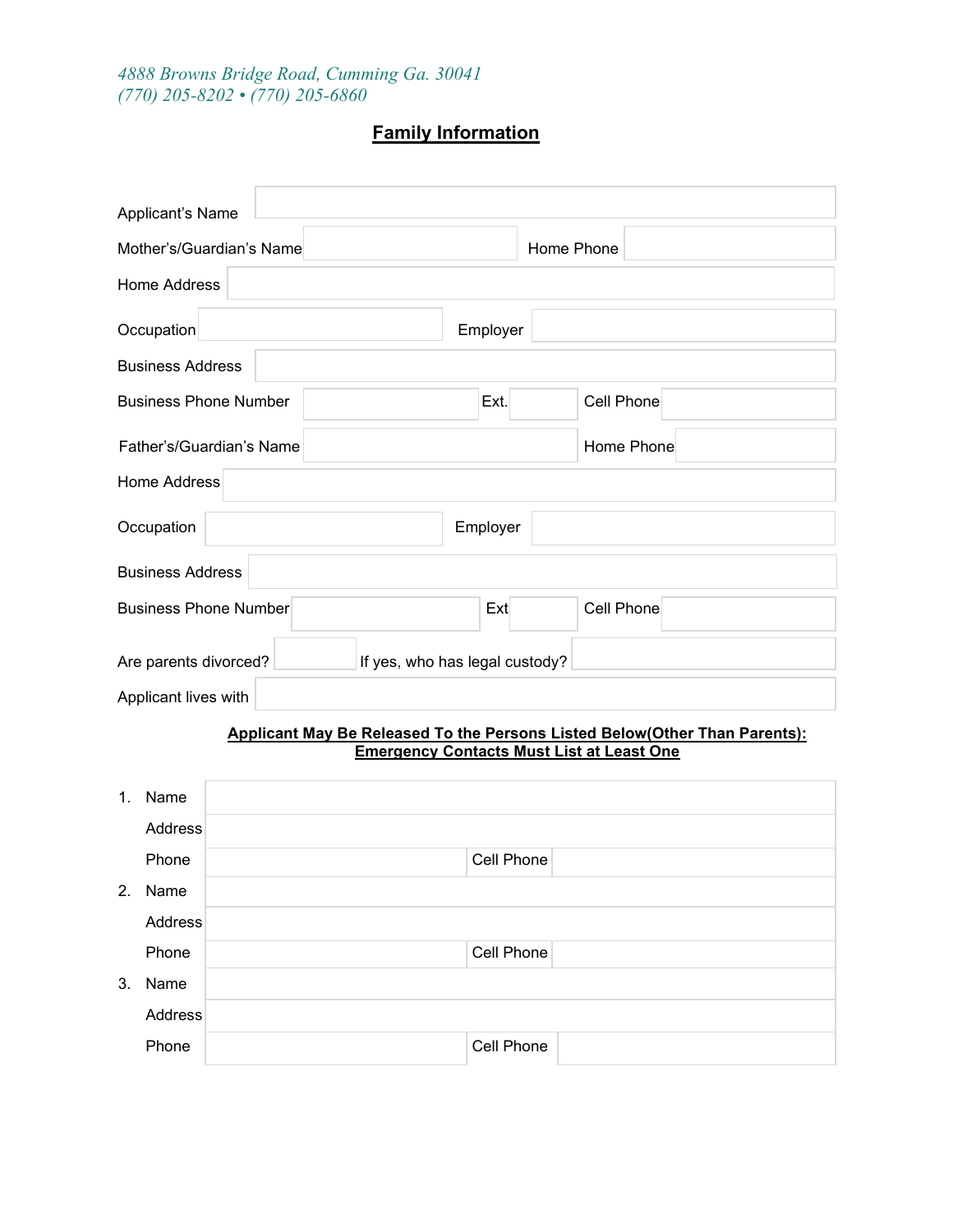



### **Medical Information**

| Applicant's Full Name<br><b>Student Address</b>                                                                                                                                                                                                                                                                                                                                                                                                                                                                                                            |         | Age | <b>DOB</b> |  |
|------------------------------------------------------------------------------------------------------------------------------------------------------------------------------------------------------------------------------------------------------------------------------------------------------------------------------------------------------------------------------------------------------------------------------------------------------------------------------------------------------------------------------------------------------------|---------|-----|------------|--|
| DR Name                                                                                                                                                                                                                                                                                                                                                                                                                                                                                                                                                    | Phone # |     |            |  |
| SPECIAL MEDICAL NEEDS: (Physical or mental problems, mental retardation or developmental disabilities.)                                                                                                                                                                                                                                                                                                                                                                                                                                                    |         |     |            |  |
|                                                                                                                                                                                                                                                                                                                                                                                                                                                                                                                                                            |         |     |            |  |
|                                                                                                                                                                                                                                                                                                                                                                                                                                                                                                                                                            |         |     |            |  |
| PRESCRIBED DAILY MEDICATION <b>And A SERVICE SERVICE STATES AND A SERVICE STATES.</b>                                                                                                                                                                                                                                                                                                                                                                                                                                                                      |         |     |            |  |
|                                                                                                                                                                                                                                                                                                                                                                                                                                                                                                                                                            |         |     |            |  |
|                                                                                                                                                                                                                                                                                                                                                                                                                                                                                                                                                            |         |     |            |  |
| Should my child become ill during the time that he/she is in the care of Cornerstone Schools or suffer an accident<br>of any nature the school will undertake to contact me immediately and shall be authorized to secure such medical<br>attention and care for my child as may be necessary. (The parent/guardian shall assume responsibility for<br>payment.)<br>I do set of \$20.00 per year. I understand that I do set of \$20.00 per year. I understand that<br>Cornerstone Schools is not RESPONSIBLE for any accident that this policy may cover. |         |     |            |  |
|                                                                                                                                                                                                                                                                                                                                                                                                                                                                                                                                                            |         |     |            |  |
| Emergency Phone Numbers # 2007 2008 2009 2009 2009 2012 2022 2023                                                                                                                                                                                                                                                                                                                                                                                                                                                                                          |         |     |            |  |